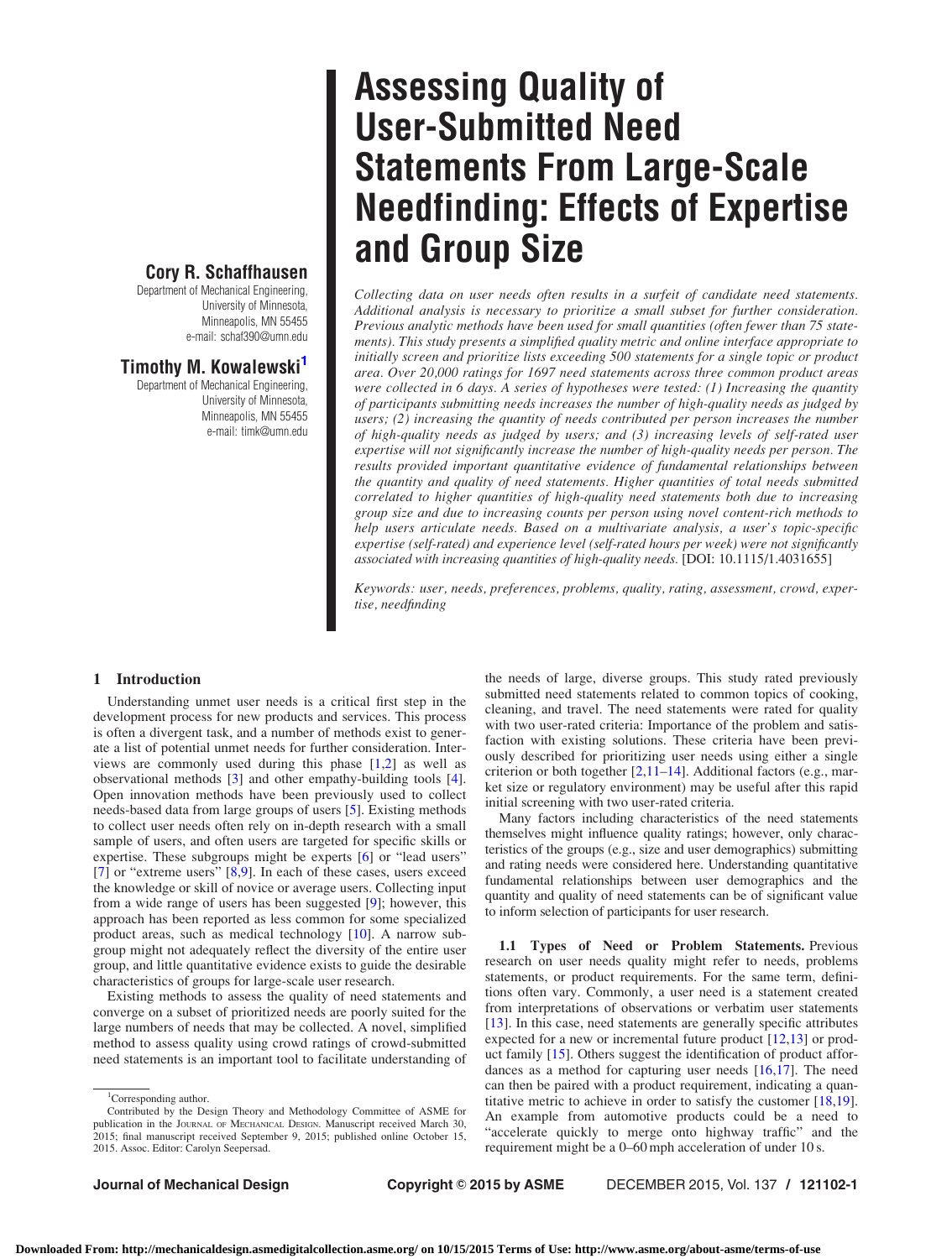<span id="page-1-0"></span>Ulwick uses "requirements" in a general sense (without a quantifiable metric) and points out that companies discuss requirements and include "needs, wants, solutions, benefits, ideas, outcomes, and specifications, and they often use these terms synonymously" [\[20](#page-7-0)], p. 17. He assumes the most valuable customer input is task related, such as jobs-to-be-done or desired outcomes of using a product  $[2,20]$  $[2,20]$  $[2,20]$  $[2,20]$ , which is consistent with a focus on problems rather than desires [\[21](#page-7-0)].

A very broad sense use of the word "needs" is assumed for this study, and it is influenced by formal needfinding methods. Needfinding seeks to understand a richer breadth of user information and context than a list of product attributes [\[3](#page-7-0),[9](#page-7-0)]. Ma et al. take this broad approach, presenting short storyboards to online users. Storyboards combine an example need with a potential solution in order to collect needfinding validation data; however, this includes feedback on both components [\[22\]](#page-7-0). As described in Sec. [2.3](#page-2-0), the need statements included in this study were collected with an explicit instruction to not include embedded solutions (e.g., a new feature or invention). These statements reflect problems or unmet needs users face when performing common tasks or using common products.

1.2 Existing Quality Assessment Metrics. Assessing the quality of ideas generated during later phases of development has been extensively studied and previously summarized [[23](#page-7-0)]; however, the development of quality metrics for need statements is much more limited. Three commonly cited or particularly relevant examples are described here in more detail.

1.2.1 Kano Model. The Kano model is a framework developed in the 1980 s for classifying different types of user requirements [[11](#page-7-0)]. A number of researchers have since expanded upon this framework and developed varying methods of collecting survey data with specific questions to determine the classification for individual requirements [[12\]](#page-7-0). The model describes three types of desirable requirements or attributes: a basic requirement (also called a dis-satisfier or must-be), a performance requirement (also called hybrid or one-dimensional), and an excitement attribute (also called satisfier or attractive). Two undesirable, and less common, requirements are indifferent and reverse [[11](#page-7-0),[12,21](#page-7-0),[24,25](#page-7-0)].

After identifying the list of requirements, customers answer a pair of questions for each requirement. One asks what satisfaction results from the fulfillment of the requirement. The other asks what satisfaction results from the absence of the requirement. The relative rates of high satisfaction and dissatisfaction determine the classification. While the classification implies a degree of importance, the specific relative priorities may require additional computation, in particular when a trade-off must be made. Potential methods include analytical hierarchy process [\[26](#page-7-0)] or Taguchi methods [[24\]](#page-7-0), Monte Carlo simulation [\[25](#page-7-0)], or as an element of quality function deployment or house of quality [\[21](#page-7-0),[27\]](#page-7-0). Reports of these analytic methods often limit the quantities of statements (75 or fewer) [[24,28\]](#page-7-0).

1.2.2 New Product Design and Development Texts. Ulrich and Eppinger suggest determining relative importance of features using survey data from customers. The authors differentiate between verbatim customer statements and translated customer needs, typically representing product features [[13\]](#page-7-0). Features are arranged hierarchically, consistent with voice of the customer methods [\[1\]](#page-7-0). The set of features used can be a subset of the total with a preference for those where importance is nonobvious. For example, obvious critical features for a product to function can be omitted. The suggested survey uses two questions: a rating of importance 1 (undesirable) to 5 (critical), and a checkbox to indicate if the feature is exciting or unexpected. The practical limit for prioritizing statements is suggested as about 50 [[13\]](#page-7-0). While quantifying the excitement from a feature might imply the degree

existing products satisfy the particular need, a more explicit question might be beneficial.

1.2.3 Importance and Satisfaction of Outcomes. Ulwick describes a simplified approach to quantify user preferences and applies the method to lists often exceeding 100 statements. A unique element of this method is a strict adherence to listing only the performance outcomes relevant to the job a specific product will perform [\[2\]](#page-7-0). The author states that an unfocused reliance on statements representing product solutions or benefits is a reason why voice of the customer methods continues to produce unpredictable results [[20\]](#page-7-0).

Rather than list "brakes" as a basic requirement of a vehicle, the performance outcome that impacts purchasing decisions might be "minimize stopping distance on slick roads." The complete list of outcomes is developed during a series of in-depth interviews with individuals from a wide range of demographics and experience levels. Analysts interpret what is said in interviews and rephrase statements into discrete outcomes using the form "minimize X" or "maximize Y." Ideally, each rephrased statement is read back to the participant to validate the intended meaning in real time. The consistency in language is used to minimize variation in prioritizing [\[20](#page-7-0)].

Once the list of outcomes is complete, it is distributed to a large number of potential users (often between 180 and 600 people), and respondents rate each outcome on two criteria: How important is each outcome, and To what degree do existing solutions satisfy these outcomes? Average responses for each criterion are entered into a linear formula to rank outcomes with high importance and low current satisfaction. These outcomes are termed the "opportunity" score and become priorities for future development [[2,20\]](#page-7-0). These metrics share similarities with those used in quality function deployment [\[21](#page-7-0)], but incorporate fewer additional weights and calculations to facilitate implementation on a larger set of statements. The formula given by Ulwick to calculate the opportunity score is shown in the following equation, where "Imp" is the rated importance:

$$
Opportunity = Imp + max((Imp - Satisfactor), 0)
$$
 (1)

The current study used a quality criteria derived from the opportunity calculation by Ulwick but with important changes. The opportunity equation used by Ulwick [\[2\]](#page-7-0) looses fidelity when the satisfaction is high and importance is low. In Ulwick's calculation, satisfaction is subtracted from importance, but cannot go below 0. Statements might be rated the same opportunity but have very different satisfaction scores. This was justified as acceptable because the impact was limited to low importance needs, thus not altering final priorities. However, this calculation might impact analysis of correlations performed in this study.

1.3 Differences From Previous Work. Previous research has prioritized need statements using similar methods. However, as previously described, there are numerous variations in methods, such as varying definitions of need statements. In addition, previous work focuses differing degrees on population overviews or segments of a population  $[1,27]$  $[1,27]$  $[1,27]$  $[1,27]$ . Other methods are intended to inform requirements on specific products or a product category [[2,13\]](#page-7-0). Critical areas where current methods might differ are summarized below.

- (1) Needs Not Solutions: The content of need statements in this study differed from existing similar user research methods. Primarily, the scope of statements emphasized problems experienced by users or desired outcomes, not necessarily product attributes. Features relevant to a particular solution were explicitly discouraged.
- (2) Population Overview: The output of quality ratings was not necessarily used to target a specific population segment (e.g., "soccer moms"). The list of highest-rated statements

121102-2 / Vol. 137, DECEMBER 2015 Transactions of the ASME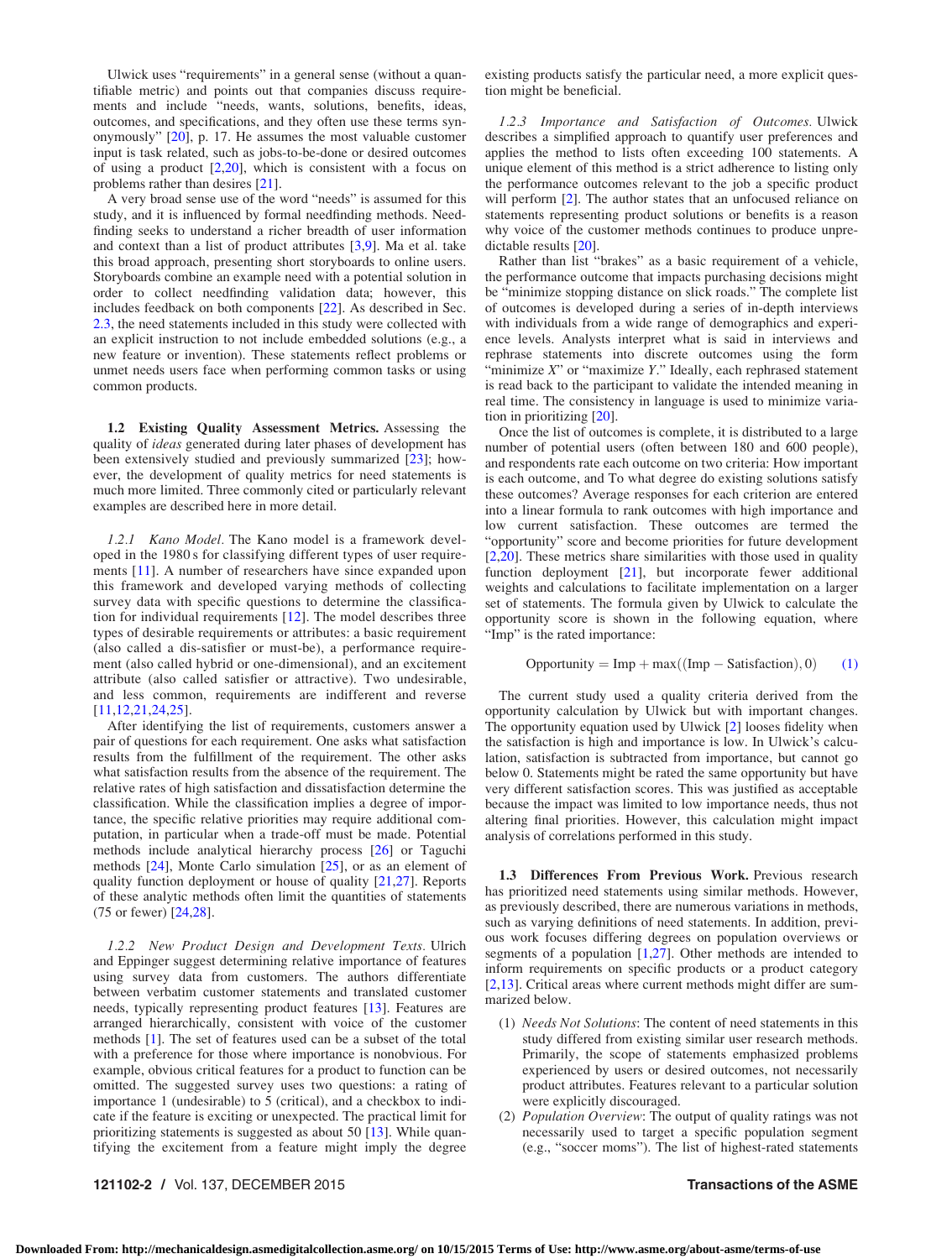<span id="page-2-0"></span>

Fig. 1 Overview of previous (unshaded) and current (shaded) data collection and analysis

in this study represented an overview or cross section of problems commonly experienced. These problems could later be addressed through innovative new products or services using existing new product development and/or open innovation methods. The analysis of overall priorities may be combined with an assessment of population-segment preferences as both points of view might be valuable to prioritize new projects depending on the target market.

- (3) Not Product Specific: The list of top-rated statements did not necessarily represent an exhaustive list that should be implemented into a single product. Because of this, there was no need to specifically measure user preferences when a trade-off must be made. Subsets of high-rated statements relevant to a specific target product should be further assessed to inform these trade-off decisions.
- (4) Quantity Focus: A quality metric for need statements is a necessary first step to analyze what processes might improve the quality of need statements collected during early stage research. One approach to increase need quality is to systematically increase need quantity (as is common for ideas during ideation phases). Previous research might pursue divergent user needs research, but without an explicit focus on quantity. A summary of one systematic approach to need quantity and comparable ideation quantity research is available elsewhere [[5](#page-7-0)].

1.4 Contributions and Hypotheses Tested. The results provided a quantitative foundation to identify effective quality metrics and the desirable characteristics of groups for large-scale user research. A series of hypotheses were tested: (1) Increasing the quantity of participants submitting needs increases the number of high-quality needs as judged by users; (2) increasing the quantity of needs contributed per person increases the number of highquality needs as judged by users; and (3) increasing levels of selfrated user expertise will not significantly increase the number of high-quality needs per person.

## 2 Methods

This study analyzed data collected using a novel method of large-scale needfinding [\[5\]](#page-7-0). The data consisted of sentence-length need statements and paragraph-length stories providing additional context and detail. Previous need statement data were combined with new quality ratings data as shown in Fig. 1. Previous studies have been limited by the exclusion of quality data. Earlier work is summarized below and only the methods and data used to evaluate the above hypotheses are described in detail.

2.1 Need Statement Data Description. Need statements were previously collected using an interactive, content-rich custom web application developed using Zoho Creator (Zoho Corp., Pleasanton, CA). The Amazon Mechanical Turk (AMT) worker site<sup>1</sup> was used for recruiting participants, and a  $95\%$  approval rating was required. AMT worker demographics have been previous characterized and found to be comparable to traditional recruiting methods [[29\]](#page-7-0). Data integrity from AMT workers can be maintained, in particular when targeting high reputation workers [[30\]](#page-7-0).

<https://www.mturk.com/>

The objective was to collect as many need statements as possible. The instructions were intentionally framed to motivate a focus on quantity and to create a process comparable to brainstorming ideas.

Participants for data collection were randomly assigned to one of three general consumer product topic areas: preparing food and cooking, doing housecleaning and household chores, and planning a trip. The process of generating need statements and contextual stories was aided by three types of stimuli that could be viewed simultaneously while entering need statements. The three stimulus types included: a narrative prompt, a group of previously submitted need statements (by other participants), and a group of images related to the topic. Participants could choose any stimulus type, and there was no limit to the number of selections. The complete details of the interface design as well as analysis of effects of interface content and rates for duplication have been previously described [[5](#page-7-0),[31\]](#page-7-0).

2.2 Need Statement Quality Rating Data Set. The raw data from the needs collection described in Sec. 2.1 were analyzed using a specialized type of natural language processing algorithm referred to as semantic textual similarity (STS) [\[32](#page-7-0)]. This automated algorithm rates the similarity of two statements on a scale of 0–5. After analyzing the raw data using STS algorithms, a small number of potential duplicates were identified. Potential duplicates are defined here as a pair of statements with a similarity score greater than 4. These statements were excluded from the analysis. Additional examples and details of the analysis are available elsewhere [[31\]](#page-7-0). Table 1 includes a breakdown of need statements for each topic area, the proportion submitted with an optional story, and potential duplicates removed from analysis. The quantity of need statements  $(500+$  per topic) significantly exceeds most prior work as described in Sec. [1.2.](#page-1-0)

2.3 Quality Rating Data Collection. All quality ratings were collected using a custom online survey interface built using Zoho Creator and recruiting participants from AMT. Each participant was randomly assigned to one of the same topics originally used for need collection. Participants would see instructions such as: "The ratings help prioritize which problems could be solved to help the most people." Each participant would then complete one page of optional demographics questions for age, gender, expertise (self-rated), experience (self-rated hours per week related to topic), and whether any user description was applicable. Examples of user descriptions for cooking include: "family member with diet restrictions" and "cook for small children." Multiple selections were allowed. Descriptions were created after reviewing problem statement data and were implemented to allow optional analysis of population segments.

Next, participants would read detailed instructions describing reasons to flag a statement ("the statement is already a solution not a need" or "the statement is unclear") and could review examples of statements appropriate for flagging. The participants then read details for the two quality criteria as described in Sec. [2.5](#page-3-0).

Each participant was shown a random selection of ten problem statements related to the assigned topic. If a statement included a

Table 1 Summary of need statement and topics

| 2.1 Need Statement Data Description. Need statements                                                                                                                                                                                                                                                                                 |                                           |                          |                           |                           |
|--------------------------------------------------------------------------------------------------------------------------------------------------------------------------------------------------------------------------------------------------------------------------------------------------------------------------------------|-------------------------------------------|--------------------------|---------------------------|---------------------------|
| ere previously collected using an interactive, content-rich cus-                                                                                                                                                                                                                                                                     | Topic                                     | Users                    | Need statements           | Including stories         |
| n web application developed using Zoho Creator (Zoho Corp.,<br>easanton, CA). The Amazon Mechanical Turk (AMT) worker<br>$e1$ was used for recruiting participants, and a 95% approval rat-<br><i>z</i> was required. AMT worker demographics have been previous<br>aracterized and found to be comparable to traditional recruiting | Cooking<br>Cleaning<br>Travel<br>Original | 104<br>121<br>116<br>341 | 568<br>650<br>517<br>1735 | 439<br>422<br>385<br>1246 |
| ethods [29]. Data integrity from AMT workers can be main-<br>ned, in particular when targeting high reputation workers [30].                                                                                                                                                                                                         | STS duplicates                            | N/A                      | $-38$                     | $-30$                     |
| https://www.mturk.com/                                                                                                                                                                                                                                                                                                               | Phase 1                                   | 341                      | 1697                      | 1216                      |

# Journal of Mechanical Design DECEMBER 2015, Vol. 137 / 121102-3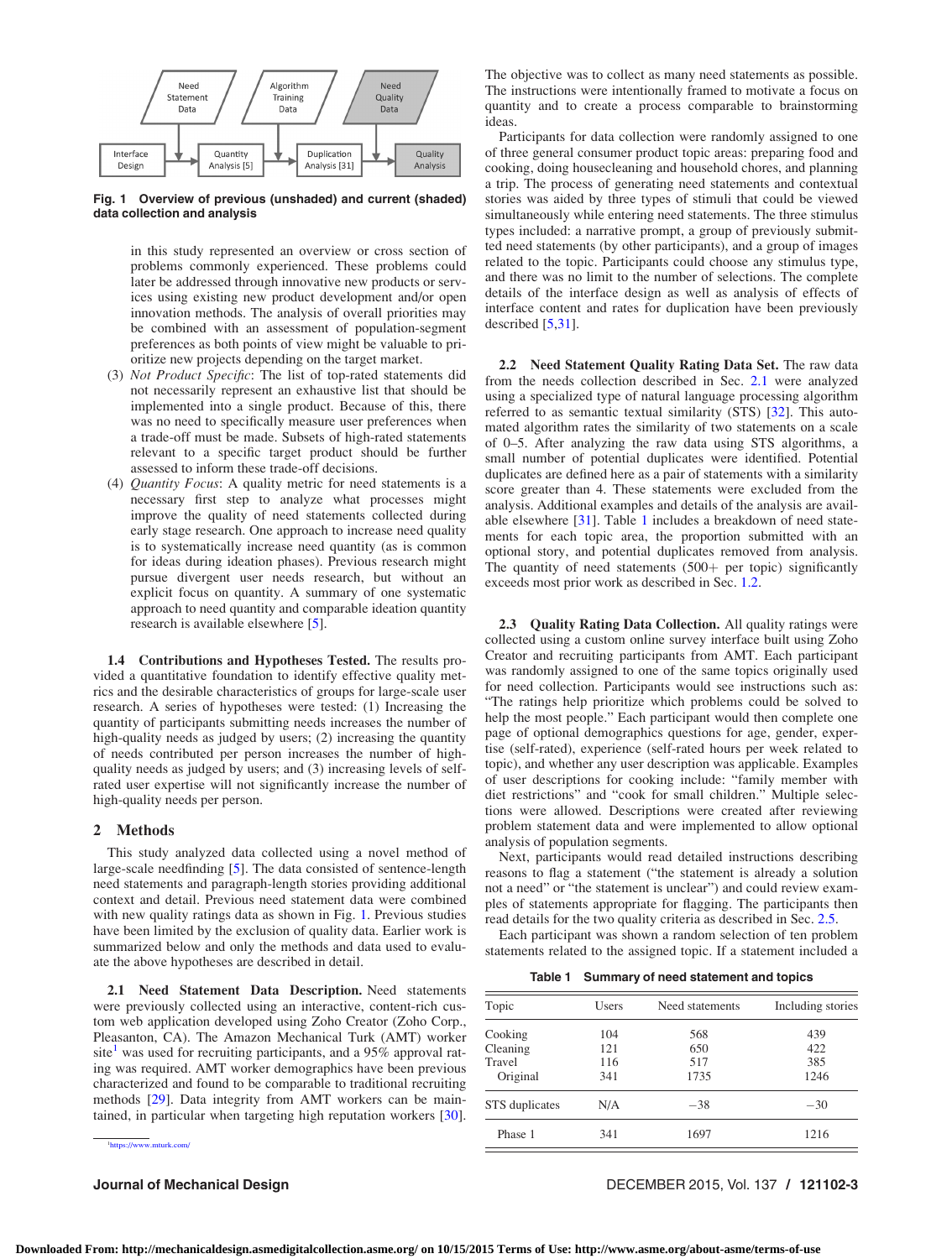<span id="page-3-0"></span>full story, this was displayed under the statement. There were options to flag a statement and to rate the statement for importance and satisfaction. If the statement was flagged, the importance and satisfaction criteria were replaced with a question for the type of flag. Flagged statements were not rated for quality. Participants were paid \$0.50 for rating ten statements. Repeat participants automatically bypassed demographics questions and proceeded to rate ten new statements within the original topic.

One statement provided in the random selection was a trick question to check attention, and it read in part "leave all questions for this statement blank to confirm you have read the full statement." If a participant did not leave these criteria blank, all ten ratings in that set would be labeled as an attention "fail." These were omitted from analysis.

2.4 Need Statement Quality Rating Phases. The quality ratings for need statements were collected in three sequential rounds of recruiting in order to efficiently use resources and minimize cost of rating low quality statements. The first phase began with the complete set as described in Table [1](#page-2-0). Subsequent phases began with a modified set after preliminary analysis as shown in Table 2. All statements were initially rated by a minimum of five participants. These preliminary results were used to remove flagged statements and the lowest quartile of mean quality rankings. In phase 2, the remaining set was rated 10 additional times to reach a minimum of 15 ratings each. For phase 3, flagged statements were again removed, and the top quartile proceeded for an additional 15 ratings to reach a total of 30 ratings per statement. Flagged statements were again removed after phase 3 and before final analysis.

2.5 Quality Metric. The two criteria in this study were: how important the problem was to the need statement rater and how satisfied the rater was with existing solutions. Importance was rated from 1 ("unimportant") to 5 ("very important"), and satisfaction was rated from 1 ("no solution or very unsatisfied") to 5 ("very satisfied"). Similar work by Ulwick does not indicate verbatim labels (anchors) for the scale.

The final quality rating was a linear combination of the two criteria scores as defined by Eq. (2). The value of satisfaction is inverted by subtraction from 6, essentially to mean that a high quality is a combination of a need with high importance and high "unsatisfaction." However, rating for satisfaction was considered more common and less likely to create confusion

$$
Quality = Importance + (6 - Satisfactor)
$$
 (2)

2.6 Data Analysis Methods. The effects of user group size on overall need quality (hypothesis 1) were evaluated using a permutation analysis for each topic. In this analysis, random subsamples were repeated at varying group sizes to simulate sizes from small to large groups. Figure 2 shows a schematic representation of analyzing one permutation. Each user and each need statement were replaced with its sequential ID number. A new matrix combined the need ID with the user ID of the participant submitting each need and the quality score calculated from mean importance and satisfaction ratings.

Table 2 Overview of exclusion criteria for phases

|         | Ratings/need | Exclusion (E) criteria                                                                                         |  |  |
|---------|--------------|----------------------------------------------------------------------------------------------------------------|--|--|
| Phase 1 | $5+$ ratings | $E: N/A$ (all were included)                                                                                   |  |  |
| Phase 2 | $15+$        | E: flagged 3+ times after phase 1                                                                              |  |  |
| Phase 3 | 30           | E: mean rating in bottom quartile<br>E: flagged 8+ times after phase 2<br>E: mean rating in bottom 3 quartiles |  |  |
| Final   | 30           | E: flagged $16+$ times after phase 3                                                                           |  |  |

121102-4 / Vol. 137, DECEMBER 2015 Transactions of the ASME



Fig. 2 Process for analysis of one group size permutation

In Fig. 2, shaded cells represent data included in the single permutation, and nonshaded cells represent those that were excluded. The total list of users for each topic was randomly sampled with sizes of 1, 5, 10,., *n*, where *n* equals the total users for each topic. Each group sample size was repeated for 50 different permutations. For each group permutation, the complete list of need statements was filtered to only include statements submitted by users in the permutation group. This complete list was divided into high and low quality bins based on range of a quality score cutoff values (e.g., scores approximating the top 1% or 5%). A count of quality statements was created for each group and cutoff, and mean count values and standard errors for 50 permutations were plotted.

In Fig. 2 example, users 2, 4, 5, 8, and 9 were randomly selected out of all users for a simulated group size of 5. Only the needs from these users were included and were binned based on the quality score cutoff (which varies for different analyses). The high-quality bin was used for the count of quality needs for this permutation. After 50 repetitions at group size 5, the mean count (and standard error) for this group size was calculated.

For hypothesis 2, the high-quality needs per person were analyzed using a metric of the count of top quartile needs per person. This metric was used in favor of mean quality scores per person because a high count of quality needs would emphasize the objective of a needfinding process (e.g., if a participant submits 5 highquality needs and 20 low quality, the mean might be equivalent to a different participant with 1 high quality and 4 low quality; however, the former case would be a more valuable outcome).

The same metric of top quartile needs was used to evaluate hypothesis 3, the effects of user demographics (submitter or rater). Count data were not a normal distribution and were therefore analyzed using a likelihood-ratio test to determine the best fit model comparing Poisson and negative binomial models. A regression analysis was used for the best fit model to test differences of groups (by default, models tested differences of log(means)). In addition, a multiple comparison test (multcomp <sup>R</sup> package using "Tukey" parameter) was used on the generalized linear model to test pairwise combinations of user demographic groups [\[33](#page-8-0)]. For each demographic included in the analysis, if the response was blank, the quality data were excluded.

Descriptive statistics were employed to visualize trends in the data, such as quality distributions.

## 3 Results

The data collection process generated a total of 25,837 ratings across the three phases for the total set of 1697 need statements. Table [3](#page-4-0) includes the initial counts of need statements used for each phase and the counts of those need statements excluded prior to the start of the following phase. The final phase (phase 3) included 289 need statements and included a minimum of 30 ratings per statement before exclusions. Table [4](#page-4-0) shows a summary of the counts of ratings collected for all phases and the number of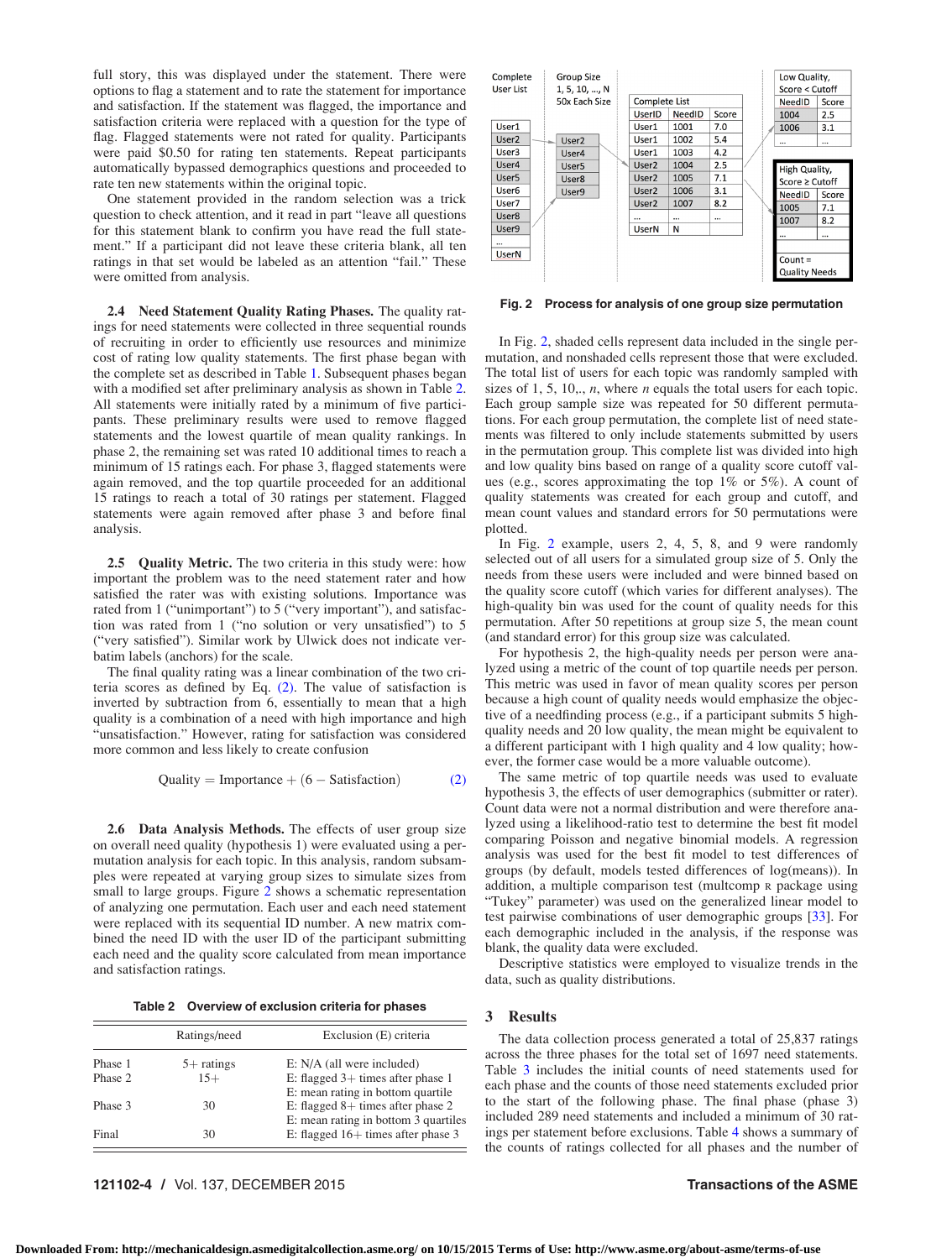|  | Table 3 Summary of need statement data sets |  |  |  |
|--|---------------------------------------------|--|--|--|
|--|---------------------------------------------|--|--|--|

<span id="page-4-0"></span>

| Criteria                           | Phase 1 | Phase 2 | Phase 3  |
|------------------------------------|---------|---------|----------|
| Rated statements                   | 1697    | 1168    | 289      |
| $E: flagged^a$                     | $-66$   | $-5$    | $\Omega$ |
| E: bottom quartile(s) <sup>a</sup> | $-463$  | $-874$  | N/A      |
| After exclusions                   | 1168    | 289     | 289      |

<sup>a</sup>E represents exclusions.

| Table 4 Summary of need statement quality ratings |  |  |  |  |  |
|---------------------------------------------------|--|--|--|--|--|
|---------------------------------------------------|--|--|--|--|--|

|                                             | Phase 1 | Phase 2 | Phase 3 | Total   |
|---------------------------------------------|---------|---------|---------|---------|
| Ratings submitted                           | 9739    | 11.854  | 4244    | 25,837  |
| E: failed attention question <sup>a,b</sup> | $-658$  | $-859$  | $-340$  | $-1857$ |
| E: marked as flag <sup>a</sup>              | $-940$  | $-925$  | $-273$  | $-2138$ |
| Ratings analyzed                            | 8141    | 10.070  | 3631    | 21,842  |

<sup>a</sup>E represents exclusions.

<sup>b</sup>All ten survey ratings were omitted for a failed attention question.

individual ratings excluded because of flags or the participant failed the attention question as described in Sec. [2.3](#page-2-0).

Flagged ratings were excluded from analysis even if the number of flags for a particular need statement was not high enough to exclude the need statement. For example, zero need statements were excluded due to  $15+$  flags after phase 3; however, 273 flags were submitted in this phase distributed among the included need statements. After exclusions, 21,842 ratings were analyzed. The combined data collection duration of all three survey phases was approximately 6 days. The target sample size for the final phase was 30 ratings per need. After removing flags and attention fails, the actual median count of ratings was 26 per statement.

3.1 Need Quality Distribution. Figure 3 shows the distribution of mean quality ratings for all need statements (aggregated topics) included in each phase. The quality equation is described in Sec. [2.5.](#page-3-0) Descriptively, the distribution appears approximately normal and subsets of need statements used in different phases maintain general groupings for bottom, mid, and top quartiles. The phase designation represents the final phase, for example, phase 2 needs include those selected from phase 1 to continue but were then excluded from phase 3.

3.2 Need Quality for Varying Group Sizes. The results for the group size permutation analysis (hypothesis 1) for each topic are shown in Fig. 4. The entire population (e.g., all segments) is included. Curves for high-quality needs versus group size are repeated for a range of cutoff values representing varying degrees



Fig. 3 Stacked distribution of quality scores (all phases)

of quality (7, 7.25, 7.5, and 8). Each point represents the mean of 50 random subsamples as described in Sec. [2.6.](#page-3-0) Error bars are shown, but are occasionally smaller than the data point. The plots using cutoff values less than 8 demonstrate a nearly linear relationship, where the number of high-quality needs increases with group size. Only the travel topic included mean ratings greater than 8.

Figure [5](#page-5-0) shows all topics plotted together using a cutoff score of 7.5, representing a cutoff where the maximum for each topic is ten or fewer. Plots display a similar linear nature for each topic; however, slopes vary and the group size required to attain a certain count of high-quality needs may vary approximately by a factor of 3 depending on topic.

3.3 High Quality and High Quantity. For each participant submitting needs, the total number of needs submitted was compared to the count of top quartile needs (hypothesis 2). The trend of greater top quartile needs with increasing total counts is shown in Fig. [6.](#page-5-0) The data represent integer values; however, overlapping points are offset for clarity.

3.4 High Quality and User Expertise. Figures [7](#page-5-0) and [8](#page-5-0) descriptively represent the effects of user demographics on need quality (hypothesis 3). Figure [7](#page-5-0) summarizes the number of top quartile need statements submitted by users in each self-rated expertise group. Figure [8](#page-5-0) summarizes the number of top quartile need statements submitted by users in each experience group (self-rated hours per week spent on a given topic). The data excluded due to blank demographics questions were less than 3% for both expertise and experience.

A Poisson regression analysis was used for testing difference of log(means) for expertise and experience based on likelihood-ratio



Fig. 4 High-quality needs for increasing group sizes (error bars indicate standard errors)

Journal of Mechanical Design DECEMBER 2015, Vol. 137 / 121102-5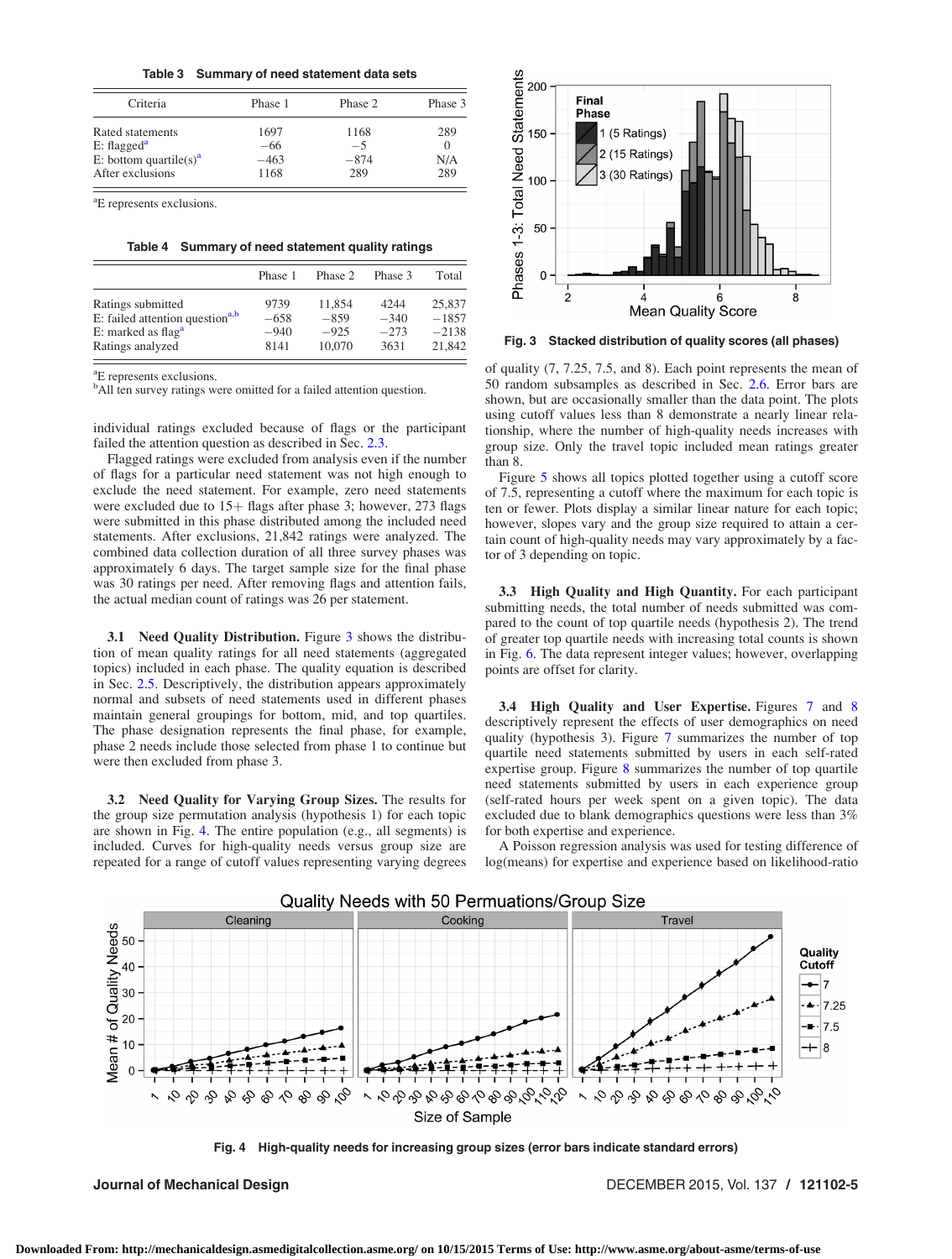<span id="page-5-0"></span>

Fig. 5 High-quality needs (cutoff score  $= 7.5$ ) for all topics and group sizes (error bars indicate standard errors)

test results and goodness of fit tests. The model was preferred because the additional parameter of the negative binomial model did not improve fit. The relative contributions of level of expertise (self-rated), experience (self-rated hours per week), and topic area were tested with likelihood-ratio tests for Poisson regression models. The topic was a significant factor ( $p$  value = 0.012). The level of expertise was not a significant factor (significant at  $p < 0.05$ ). The level of experience (hours per week) was a significant factor ( $p$  value  $= 0.032$ ). While experience and topic were included in the final regression model, there were no individual pairwise comparisons for experience with a statistically significant difference (lowest  $p$  value was 0.056 for no hours: up to 5 hrs).

3.5 Need Rater and Need Submitter Experience. The demographics of participants was recorded for both the need statement submitter and raters. Need statements were randomly assigned to raters, so random variation resulted in needs submitted by novice users rated by experts and vice versa. As a variation for hypothesis 3, the difference in user experience (hours per week) was calculated subtracting the experience group number of the need rater from the group number of the need submitter, e.g.,  $a - 3$  would represent a need submitted by a lowest-experience user (group 1) and rated by a most-experienced user (group 4). Figure [9](#page-6-0) shows the mean quality score for each level of submitter–rater difference for experience groups. There is no trend indicating that the degree of similarity of submitter and rater demographics (e.g., experience) affects the quality rating.

3.6 Highest-Rated Need Statements. Top-rated need statements both overall and for a selection of segments are listed in Table [5](#page-6-0) for a single representative topic of cleaning. The top-rated overall need includes ratings from all users. Ratings for



Fig. 6 Top quartile needs for users with increasing total need counts (shading indicates 95% CI)

121102-6 / Vol. 137, DECEMBER 2015 Transactions of the ASME



Fig. 7 Top quartile needs for all topics and expertise groups (group size, n, shown)

population segments include only those raters identifying with the user description shown as described in Sec. [2.3](#page-2-0) (e.g., a user in the cleaning group who is a "pet owner"). These top-rated need statements paired with initial quality screening data would represent the output of the method in practice. Rating counts per need statement among segments varied widely; therefore, only top statements with at least 15 ratings for a segment are shown.

### 4 Discussion

The overall goal of this study is to demonstrate a rapid quality rating method for needs and evaluate effective user group characteristics. The results showed that the quality rating method can serve as an initial prioritization mechanism for lists of over 500 need statements per topic. The analysis of effects of user and group characteristics provided several important observations to inform large-scale needfinding.

4.1 Higher Need Statement Quantity Leads to Higher Quality. The results demonstrate a correlation between high need quantity and high need quality for both groups (hypothesis 1) and individuals (hypothesis 2). Figure [4](#page-4-0) shows that the number of high-quality needs increases with the size of the group contributing need statements. The higher total counts of need statements



Fig. 8 Top quartile needs for all topics and experience groups (group size, n, shown)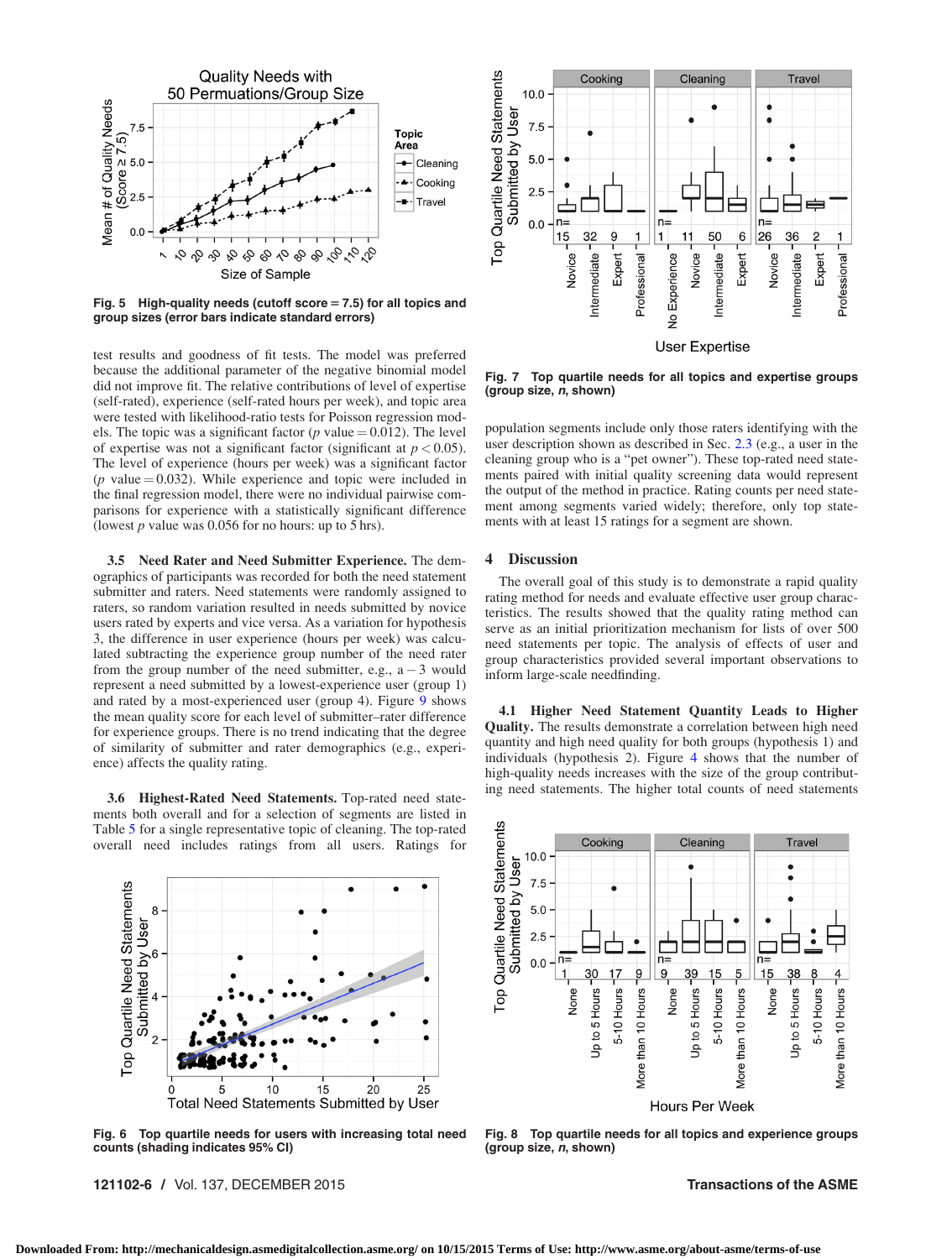<span id="page-6-0"></span>

Fig. 9 Mean ratings for differences in submitter and rater experience (negative difference: need from low-experience userrated by high-experience user), group sizes: \*for  $n < 20$ ; 1for  $n > 100$ 

from larger groups have previously been shown to include increasing counts of unique needs [\[31](#page-7-0)]. The increase in unique statements also results in a higher quantity of top-rated needs. Figure [6](#page-5-0) presents an increasing trend of individual need counts and high quality. The results together indicate a benefit both for increasing individual quantity through relevant stimuli during need collection [[5](#page-7-0)] and also through recruiting large, diverse groups. While current results were limited to diversity of expertise and experience, the analysis of gender and age demographics (not shown) also demonstrated no significant association with need quality. The consistency of these results suggests that diversity of other demographics (e.g., ethnic or socioeconomic) may be valuable to capture greater portions of a complete need space.

Results are consistent with previous studies finding an increase in need quantity as group size increases [\[1\]](#page-7-0). While previous studies have shown an asymptotic curve with diminishing returns for groups larger than 30 [[1](#page-7-0)], the specificity of the topic might influence this outcome. To the best of our knowledge, no previous results confirm a correlation for quantity and quality of needs. The same correlation has been shown in the analogous process of concept ideation, both for cumulative group quantity [\[34](#page-8-0)–[36\]](#page-8-0) and also individuals within a group [\[37](#page-8-0)].

While there was an effect for topic area on the number of highquality needs submitted, previous results do not reflect this effect for total quantity [[5\]](#page-7-0). This suggests that the final number of users needed to capture a specified number of high-quality needs will vary by topic.

4.2 Expertise Does Not Predict User-Rated Quality. While current practice often emphasizes input from experts, in particular, during development of specialized products for health care users [[10\]](#page-7-0), these results support a contrary hypothesis (No. 3) that increasing levels of self-rated user expertise will not significantly increase the number of high-quality needs per person. This is consistent with previous results that experts do not submit a higher quantity of total needs [\[5\]](#page-7-0). This is not confirmation that experts

generally will be equivalent to nonexperts, as the data do not reflect a binary classification. Rather there does not appear to be a trend of increasing quality with increasing self-rated expertise. While this study did not characterize quality for a specialized topic, the consistent results across the three topics used support the further study of need statements for specialized topics (e.g., health care) collected from specialized users. In addition, the results suggest inclusion of all levels of experience regardless of topic.

The results do not suggest that similarity of submitter and rater experience will affect perceived quality. In other words, experienced and inexperienced users are equally likely to submit a need that is rated as high quality by raters from the same experience group or a different group.

4.3 High-Volume Quality Rating Is Feasible. The results support the use of simple quality metrics to provide an initial prioritization for large groups of need statements. Additional user feedback and analysis may provide additional insight when considering a subset of needs relevant to a specific project. When resources permit, a single phase with a high count of ratings for all statements will simplify analysis; however, staggered phases are feasible for constrained resources. While not used here, preliminary manual screening by the development team, as previously described [\[13](#page-7-0)], may be beneficial. This allows a focus on the least obvious statements and decreases required ratings when recruiting high numbers of raters is less feasible.

The quality rating methods and analysis based on overall ratings or segment ratings appear to identify relevant need statements. The participants of this study were recruited from AMT, a community of workers spending significant time performing online tasks at a computer. It is noteworthy that the highest-rated cleaning need overall (see Table 5) related to computer keyboards, but this was not the case when isolating single segments. The examples of actual need statements submitted by users and initial quality rating data represent information to inform later need assessment activities (e.g., based on market size or intellectual property). After additional review, one item from such a list might be selected as an area to address during a concept generation phase.

The total duration for collecting quality data on over 1500 need statements was 6 days. This does not reflect continuous analysis time, only the duration of the data collection phases. This duration might increase if motivated raters were less available; however, this study demonstrates feasibility. Comparisons to existing methods are challenging due to insufficient data for existing methods.

4.4 Limitations and Future Work. Our results apply to our methods, specifically using a content-rich web application to collect user needs, and other methods, such as focus groups or interviews, might have different results. While the limited effects of

| Topic                                                                                                                                                                                                                                                                                                                       | Need statement                                                                                                                                                                                                                                                                                                                                                              | Importance | Satisfaction | Quality |  |
|-----------------------------------------------------------------------------------------------------------------------------------------------------------------------------------------------------------------------------------------------------------------------------------------------------------------------------|-----------------------------------------------------------------------------------------------------------------------------------------------------------------------------------------------------------------------------------------------------------------------------------------------------------------------------------------------------------------------------|------------|--------------|---------|--|
| Cleaning: overall<br>Dirt and grime build up on my computer keyboard<br>Story: I have tried several different options to clean my<br>keyboard but I cannot get down in there. It is easy to clean<br>the tops of the keys but there is a lot that gets down in there<br>that cannot be reached. I'm looking at it right now |                                                                                                                                                                                                                                                                                                                                                                             | 4.00       | 2.23         | 7.77    |  |
| Cleaning: pet owner                                                                                                                                                                                                                                                                                                         | The vacuum is not strong enough to get pet hair completely<br>out of the carpet                                                                                                                                                                                                                                                                                             | 3.94       | 2.41         | 7.53    |  |
| Cleaning: wood floors                                                                                                                                                                                                                                                                                                       | I never feel sure that I got ALL the shards of broken glass<br>Story: If I drop a clear piece of glassware it is going to shat-<br>ter and scatter, and of course the pieces are going to be<br>nearly impossible to see. I always clean from a very wide<br>area just because I cannot trust that the little splinters will<br>be visible, or that they will get picked up | 3.88       | 2.06         | 7.81    |  |

Table 5 Examples of highest-rated need statements from overall population and selected populations segments

Journal of Mechanical Design DECEMBER 2015, Vol. 137 / 121102-7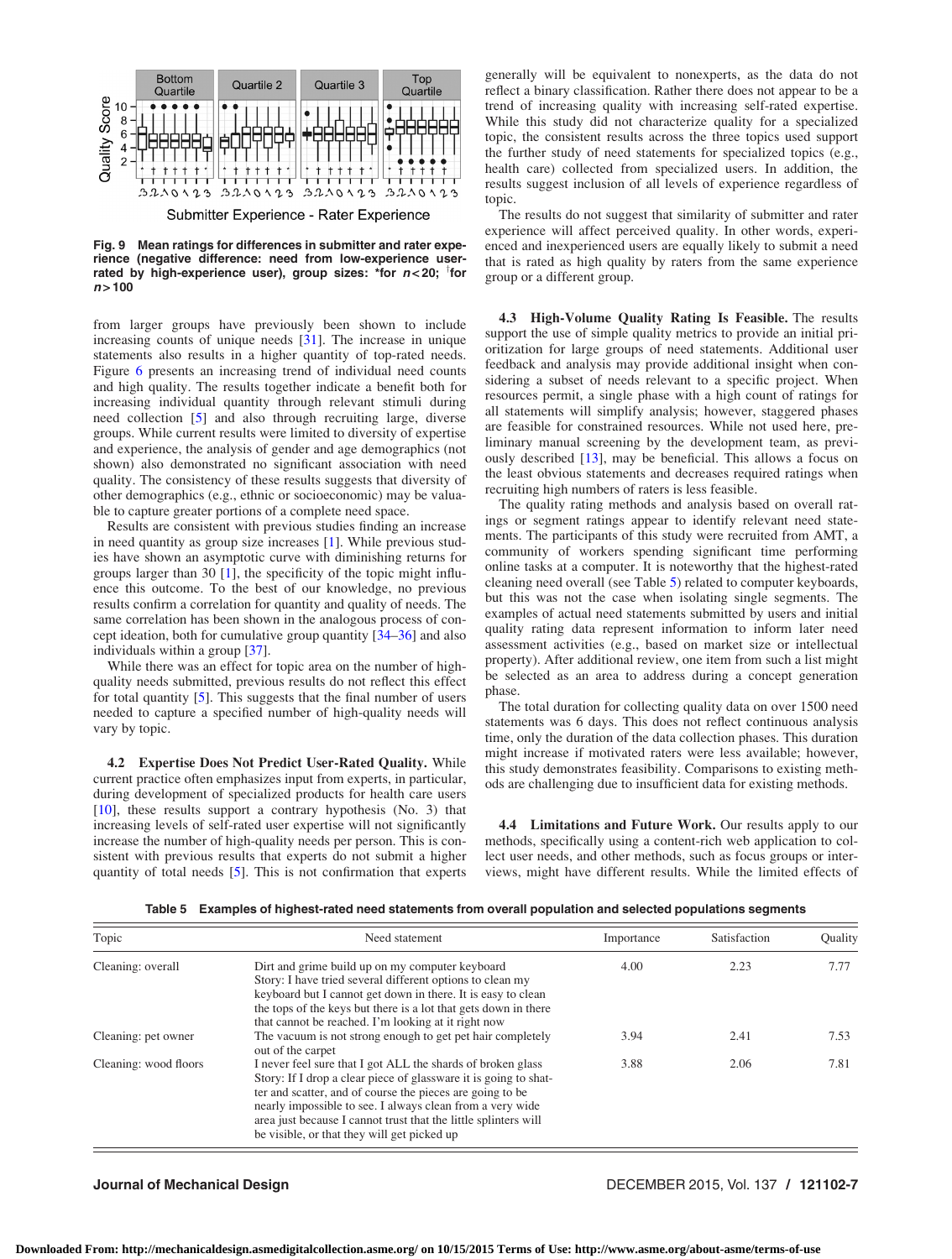<span id="page-7-0"></span>expertise are consistently demonstrated for these studies, additional research is warranted to confirm this result for additional methods.

The results primarily represent an analysis of overall population priorities. While the same types of analysis can be performed using population segments, results may vary more widely when considering a large range of diverse segments, in part because sample sizes per need statement per segment were much less uniform.

The need statements reflect verbatim content from users and do not include modifications (e.g., to increase consistency or restated to consider a related root cause of a problem). Data were collected without strict requirements on format or grammatical structures in order to avoid a cognitive demand that might decrease need count. The structure of need statements can impact later phases of development, and verbatim statements prioritized with this method can be further refined and iterated as more information is collected. Additional study is warranted to evaluate new methods to potentially maintain high quantity while collecting more structured statements from users or to apply previous methods to systematically rephrase existing statements [[38\]](#page-8-0). These results also support further study to identify effects of additional need statement characteristics, such as the availability of a detailed story or whether the need was submitted early or later on that user's list.

Sets of problem statements do not represent inclusive lists of all needs. The topic areas were intentionally selected as broadly applicable to a large population; however, the rate of unique statements exceeded expectations [31]. Because each additional group member for a topic often added unique needs, there is little evidence of saturation of the qualitative data in this study. A more specific topic may have higher rates of duplicates, demonstrating saturation with a smaller group and might suggest fewer unarticulated needs are remaining.

### 5 Conclusion

These results support the use of simplified metrics of importance and satisfaction to initially screen and prioritize large numbers of need statements and provide further support for the feasibility of methods to perform large-scale needfinding using large group of diverse users. The results confirm that the number of high-quality need statements directly articulated from users will increase when asking a larger group and also when using known methods to help users articulate more needs per person. User demographics (e.g., self-rated expertise and hours per week) were not significantly associated with increasing quantities of high-quality needs for users with greater than zero hours per week. A need statement submitted by one experience group (e.g., up to 5 hrs/week) could be rated for quality by the same experience group or any different experience group (e.g., 5–10 hrs/ week) without significantly effecting quality scores. The results support the future work of evaluating the effects of need statement characteristics on need quality and also for need collection and rating using specialized topics and specialized crowds.

#### Acknowledgment

The Statistical Consulting Service at the University of Minnesota, and in particular Felipe Acosta, helped with the analysis of these experiments. We also thank William Durfee, Ph.D. for early guidance on experimental design.

#### References

- [1] Griffin, A., and Hauser, J. R., 1993, "The Voice of the Customer," [Mark. Sci.](http://dx.doi.org/10.1287/mksc.12.1.1), 12(1), pp. 1–27.
- [2] Ulwick, A. W., 2002, "Turn Customer Input Into Innovation," Harv. Bus. Rev., 80(1), pp. 91–97.
- [3] Patnaik, D., 2014, Needfinding: Design Research and Planning, 3rd ed., Create-Space Independent Publishing Platform, Lexington, KY.
- 121102-8 / Vol. 137, DECEMBER 2015 Transactions of the ASME
- [4] Lin, J., and Seepersad, C. C., 2007, "Empathic Lead Users: The Effects of Extraordinary User Experiences on Customer Needs Analysis and Product Redesign," [ASME](http://dx.doi.org/10.1115/DETC2007-35302) Paper No. DETC2007/35302.
- [5] Schaffhausen, C. R., and Kowalewski, T. M., 2015, "Large-Scale Needfinding: Methods of Increasing User-Generated Needs From Large Populations," [ASME](http://dx.doi.org/10.1115/1.4030161) [J. Mech. Des.](http://dx.doi.org/10.1115/1.4030161), 137(7), p. 071403.
- [6] Vredenburg, K., Mao, J., Smith, P., and Carey, T., 2002, "A Survey of User-Centered Design Practice," [SIGCHI](http://dx.doi.org/10.1145/503376.503460) Conference on Human Factors in Computing Systems: Changing Our World, Changing Ourselves, pp. 471–478.
- [7] Von Hippel, E., 1986, "Lead Users: A Source of Novel Product Concepts," [Manage. Sci.,](http://dx.doi.org/10.1287/mnsc.32.7.791) 32(7), pp. 791–805.
- [8] Bayus, B. L., 2008, "Understanding Customer Needs," The Handbook of Technology and Innovation Management, S. Shane, ed., Wiley, West Sussex, UK, pp. 115–141.
- [9] Patnaik, D., and Becker, R., 1999, "Needfinding: The Why and How of Uncovering People's Needs," [Des. Manage. J. \(Former Ser.\),](http://dx.doi.org/10.1111/j.1948-7169.1999.tb00250.x) 10(2), pp. 37–43.
- [10] Money, A., Barnett, J., Kuljis, J., Craven, M., Martin, J., and Young, T., 2011, "The Role of the User Within the Medical Device Design and Development Process: Medical Device Manufacturers' Perspectives," [BMC Med. Inf. Decis.](http://dx.doi.org/10.1186/1472-6947-11-15) [Making,](http://dx.doi.org/10.1186/1472-6947-11-15) 11(15), pp. 1–12.
- [11] Kano, N., Seraku, N., Takahashi, F., and Tsuji, S., 1984, "Attractive Quality and Must-Be Quality," J. Jpn. Soc. Qual. Control, 14(2), pp. 147–156.
- [12] Mikulic, J., and Prebezac, D., 2011, "A Critical Review of Techniques for Classifying Quality Attributes in the Kano Model," [Managing Serv. Qual.: Int. J.](http://dx.doi.org/10.1108/09604521111100243), 21(1), pp. 46–66.
- [13] Ulrich, K. T., and Eppinger, S. D., 2004, Product Design and Development, 3rd ed., McGraw-Hill/Irwin, New York. [14] Takai, S., and Ishii, K., 2010, "A Use of Subjective Clustering to Support
- Affinity Diagram Results in Customer Needs Analysis," [Concurrent Eng.](http://dx.doi.org/10.1177/1063293X10372792), 18(2), pp. 101–109.
- [15] Simpson, T. W., Bobuk, A., Slingerland, L. A., Brennan, S., Logan, D., and Reichard, K., 2012, "From User Requirements to Commonality Specifications: An Integrated Approach to Product Family Design," [Res. Eng. Des.](http://dx.doi.org/10.1007/s00163-011-0119-4), 23(2), pp. 141–153.
- [16] Cormier, P., Olewnik, A., and Lewis, K., 2014, "Toward a Formalization of Affordance Modeling for Engineering Design," [Res. Eng. Des.](http://dx.doi.org/10.1007/s00163-014-0179-3), 25(3), pp. 259–277.
- [17] Ciavola, B. T., Wu, C., and Gershenson, J. K., 2015, "Integrating Function- and Affordance-Based Design Representations," [ASME J. Mech. Des.,](http://dx.doi.org/10.1115/1.4029519) 137(5), p. 051101.
- [18] Green, M. G., Rajan, P. K. P., and Wood, K. L., 2004, "Product Usage Context: Improving Customer Needs Gathering and Design Target Setting," [ASME](http://dx.doi.org/10.1115/DETC2004-57498) Paper No. DETC2004-57498.
- [19] Scaravetti, D., Nadeau, J.-P., Pailhe`s, J., and Sebastian, P., 2005, "Structuring of Embodiment Design Problem Based on the Product Lifecycle," [Int. J. Prod.](http://dx.doi.org/10.1504/IJPD.2005.006668) [Dev.](http://dx.doi.org/10.1504/IJPD.2005.006668), 2(1–2), pp. 47–70.
- [20] Ulwick, A. W., 2005, What Customers Want: Using Outcome-Driven Innovation to Create Breakthrough Products and Services, Vol. 71408673, McGraw-Hill, New York.
- [21] Matzler, K., and Hinterhuber, H. H., 1998, "How to Make Product Development Projects More Successful by Integrating Kano's Model of Customer Satisfaction Into Quality Function Deployment," [Technovation,](http://dx.doi.org/10.1016/S0166-4972(97)00072-2) 18(1), pp. 25–38.
- [22] Ma, X., Yu, L., Forlizzi, J. L., and Dow, S. P., 2015, "Exiting the Design Studio: Leveraging Online Participants for Early-Stage Design Feedback," 18th [ACM](http://dx.doi.org/10.1145/2675133.2675174) Conference on Computer Supported Cooperative Work and Social Computing, pp. 676–685.
- [23] Dean, D. L., Hender, J. M., Rodgers, T. L., and Santanen, E. L., 2006, "Identifying Quality, Novel, and Creative Ideas: Constructs and Scales for Idea Evaluation," J. Assoc. Inf. Syst., 7(10), pp. 646–698.
- [24] Chen, C.-C., and Chuang, M.-C., 2008, "Integrating the Kano Model Into a Robust Design Approach to Enhance Customer Satisfaction With Product Design," [Int. J. Prod. Econ.,](http://dx.doi.org/10.1016/j.ijpe.2008.02.015) 114(2), pp. 667–681.
- [25] Sharif Ullah, A. M. M., and Tamaki, J., 2011, "Analysis of Kano-Model-Based Customer Needs for Product Development," [Syst. Eng.,](http://dx.doi.org/10.1002/sys.20168) 14(2), pp. 154-172.
- [26] Zahedi, F., 1986, "The Analytic Hierarchy Process: A Survey of the Method and Its Applications," [Interfaces,](http://dx.doi.org/10.1287/inte.16.4.96) 16(4), pp. 96–108.
- [27] Duhovnik, J., Kušar, J., Starbek, M., and Tomaževič, R., 2006, "Development Process With Regard to Customer Requirements," [Concurrent Eng.,](http://dx.doi.org/10.1177/1063293X06064149) 14(1), pp. 67–82.
- [28] Agouridas, V., Winand, H., McKay, A., and de Pennington, A., 2006, "Early Alignment of Design Requirements With Stakeholder Needs," [Proc. Inst.](http://dx.doi.org/10.1243/09544054JEM404) [Mech. Eng., Part B,](http://dx.doi.org/10.1243/09544054JEM404) 220(9), pp. 1483-1507.
- [29] Paolacci, G., Chandler, J., and Ipeirotis, P., 2010, "Running Experiments on Amazon Mechanical Turk," Judgment Decis. Making, 5(5), pp. 411–419.
- [30] Peer, E., Vosgerau, J., and Acquisti, A., 2014, "Reputation as a Sufficient Condition for Data Quality on Amazon Mechanical Turk," [Behav. Res. Methods](http://dx.doi.org/10.3758/s13428-013-0434-y), 46(4), pp. 1023–1031.
- [31] Schaffhausen, C. R., and Kowalewski, T. M., 2015, "Large Scale Needs-Based Open Innovation Via Automated Semantic Textual Similarity Analysis,' [ASME](http://dx.doi.org/10.1115/1.4031655) 2015 International Design Engineering Technical Conferences and Computers and Information in Engineering Conference (in press).
- [32] Agirre, E., Diab, M., Cer, D., and Gonzalez-Agirre, A., 2012, "Semeval-2012 Task 6: A Pilot on Semantic Textual Similarity," Proceedings of the First Joint Conference on Lexical and Computational Semantics-Volume 1: Proceedings of the Main Conference and the Shared Task, and Volume 2: Proceedings of the Sixth International Workshop on Semantic Evaluation, Montreal, Canada, Association of Computational Linguistics, Stroudsburg, PA, pp. 385–393.